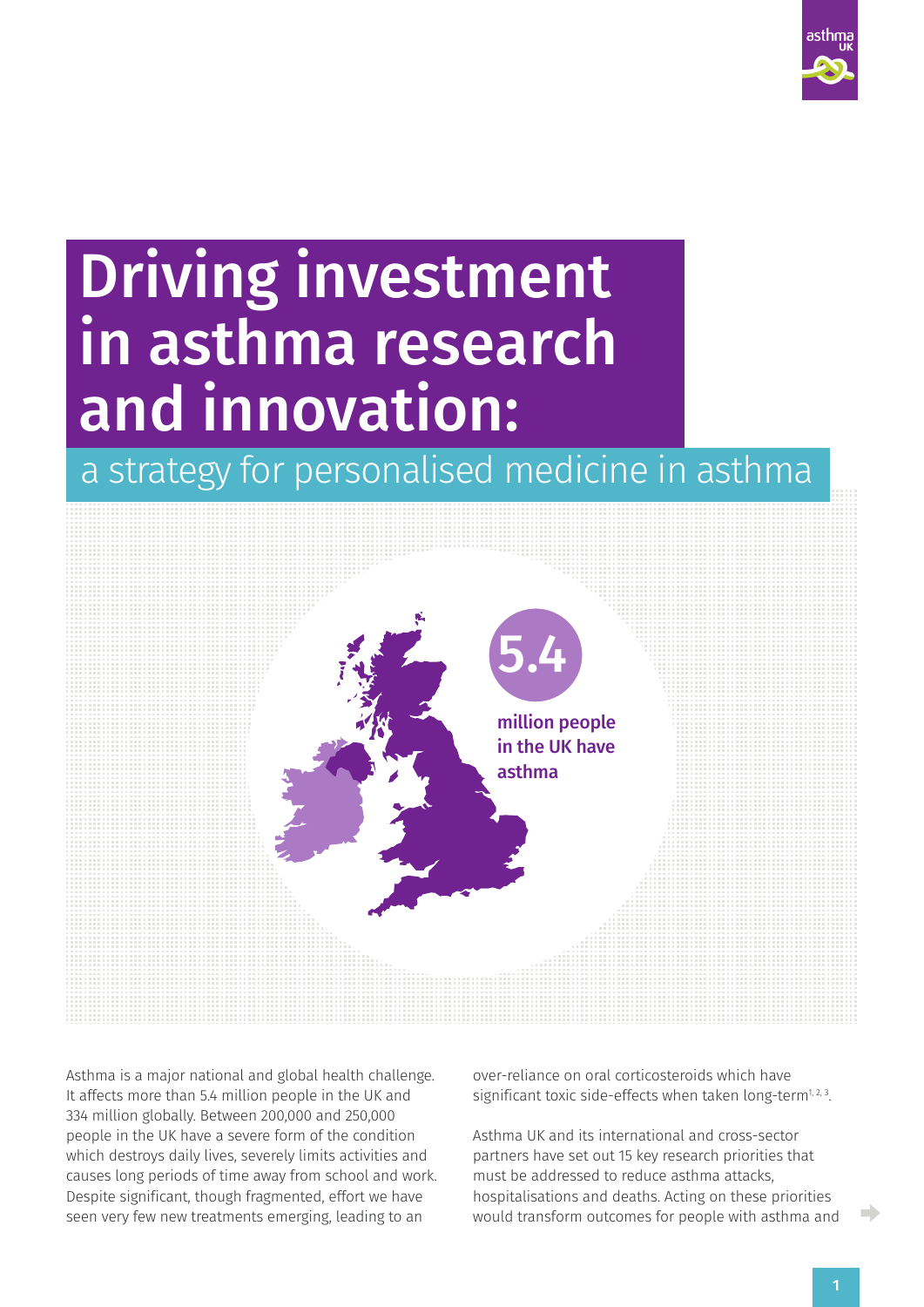create opportunities for the technology and life sciences sector through the development of much-needed diagnostics, treatments and digital health technologies to support asthma management.

This short report outlines the extent of the unmet need in asthma before explaining the 15 research priorities, how they were developed and agreed, and the wider scientific and economic opportunities associated with them. The argument is that asthma's high global prevalence and the wider scientific and economic potential associated with addressing the priorities means that a relatively small investment would have a huge impact on people with asthma, researchers and the UK economy.

#### **Unmet need**

The low level of funding available for asthma research restricts innovation and limits efforts to address the unmet need in the UK and the rest of the world. Unlike conditions such as cancer and heart disease, which have long been the focus of significant funding and focused, coordinated efforts, asthma research remains chronically underfunded and underexposed<sup>4</sup>. Consequently, asthma remains poorly understood and, more importantly, ineffectively treated.

Researchers still do not understand what causes asthma or why people seem to get different types of asthma5 . Very little progress has been made in categorising these subtypes6 . As a result, existing asthma treatments are a one-size-fits-all approach to a complex and varied condition. The ineffectiveness of current treatments is exemplified by the fact that 200,000-250,000 people in the UK have asthma that is so severe that the usual treatments don't work or have significant side-effects<sup>7</sup>. In addition, many patients who could manage their asthma on their own struggle to do so because of complex treatment regimens, inhaler devices that are difficult to use and poor adherence.

The last few decades have seen huge developments in our understanding of asthma but the limited research funding available means that it could take many more decades to transform these findings into new treatments if a new approach to prioritisation and funding is not adopted. This would be a disaster for

people with asthma, especially people with severe asthma. However, the European Asthma Research and Innovation Partnership (EARIP), led by Asthma UK, has shown that there is wide-ranging international agreement on how to answer the questions surrounding asthma. What is now required is coordinated research activity with the clear objectives of reducing asthma attacks, hospitalisations and deaths.

#### **The methodology**

EARIP was a European Commission FP7-funded initiative designed to inform research and innovation priorities for asthma over the next decade. The over-arching objective was to develop and agree the most important asthma research priorities that, if prioritised and funded, would significantly reduce mortality from asthma in Europe<sup>8</sup>.

The three-year project brought together experts and leaders from across academia, patient groups, health professionals and pharmaceutical companies. Following a detailed and rigorous research gap analysis, these stakeholders reached consensus on the priorities for asthma research through the widely-respected James Lind Alliance process<sup>9</sup>. This process involved working groups using the Delphi and e-Delphi process to gather and prioritise the uncertainties that surround current asthma treatments<sup>10</sup>. These uncertainties were all checked to ensure they cannot be answered by existing knowledge or research. Then, they were prioritised and ranked in order of importance (1=high). Each priority area provided the basis for a state-of-the-art publication, three of which (on asthma mechanisms, optimising healthcare systems and a 'roadmap' of research priorities) will be published imminently (May 2017). In February 2017, the priorities were officially adopted by Europe's leading respiratory scientists<sup>11</sup>.

The resulting research priorities represent an internationally agreed agenda for asthma research and development. It identifies 15 priorities, each accompanied by a set of research questions, that if tackled will lead to new treatments, diagnostics and technology-enabled self-management tools. Key research questions are included alongside each priority. The sum total represents a blueprint for the development of new treatments, health technologies and an eventual cure for asthma<sup>12</sup>.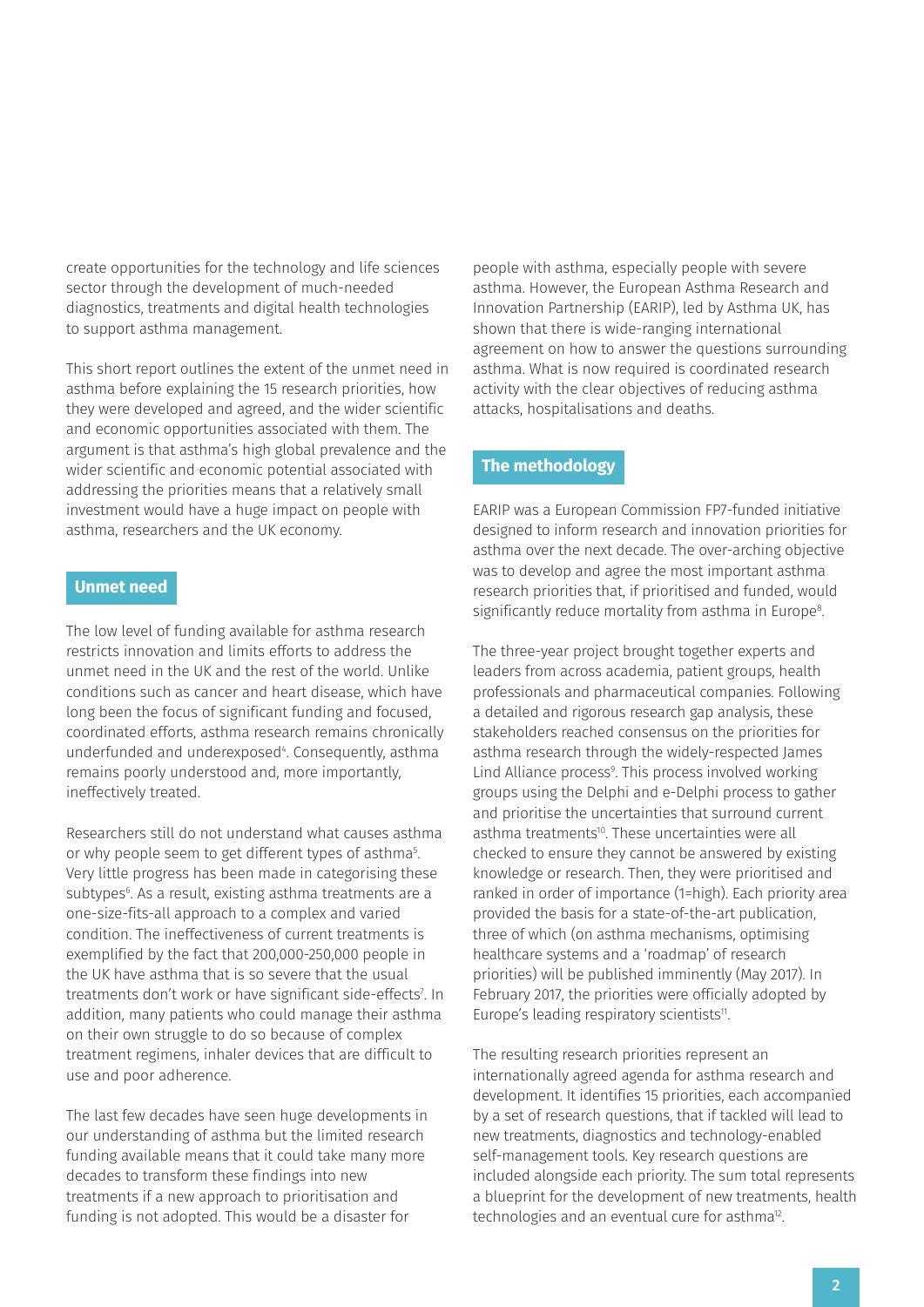## **The research priorities explained**

#### **Understanding asthma**

#### **Research priorities:**

- Identify, understand and better classify the different forms of asthma, their progression, and effect on airway inflammation and the immune system. (*EARIP priority 1*)
- Identify biomarkers for exacerbations and understand the interactions between biomarkers, risk and comorbidities. (*EARIP priority 9*)
- Understand the increase in asthma (both childhood asthma and different types of asthma, such as allergic and hyper-responsive asthma) to help develop primary and secondary prevention strategies. (*EARIP priority 10*)
- Explore the interaction between asthma, socioeconomic and psychological factors, and comorbidities to reduce the risk of severe exacerbations. (*EARIP priority 13*)
- Understand the impact of exposure to substances known to trigger asthma, and the impact of strategies that regulate and control this exposure. (*EARIP priority 15*)

#### **Detailed description**

Asthma is complex; severity and responses to treatment vary widely for reasons that researchers do not fully understand. Researchers do agree that asthma is not a single condition but several conditions with broadly similar symptoms. The difficulty in understanding and developing new therapies comes from a lack of understanding of the different subtypes.

The foremost priority for asthma research is the classification of asthma phenotypes<sup>13</sup>. A phenotype is a characteristic of an organism that reflects the interaction between the organism's genotype and its environment. Phenotypes can increasingly be identified using markers found in blood, urine and breath; these are known as biomarkers. Classifying asthma phenotypes using biomarkers will allow researchers to identify the asthma subtype in individual patients. This will allow them to personalise treatments and care plans, and prevent asthma attacks and hospital visits<sup>14</sup>. Attacks are universally accepted as the major cause of asthma mortality and also contribute hugely to the healthcare costs associated with asthma<sup>15</sup>.

The potential for new treatments based on different asthma phenotypes represents an important opportunity for the UK

life sciences sector. Asthma is one of the most promising avenues to pursue the development of state-of-the-art techniques that combine new technologies and research methods, such as "'omics research". These techniques quickly measure thousands of compounds in the body such as proteins and DNA (eg genomics, transcriptomics, proteomics and metabolomics)16. Previous approaches allowed for the measurement of only a few substances at a time. What used to take months, if not years, to measure can now be done in hours.

The Unbiased Biomarkers for the Prediction of Respiratory Disease Outcomes (U-BIOPRED) project (2009-2015) used 'omics techniques on hundreds of people with asthma<sup>17</sup>. It has significantly enhanced our understanding of asthma and has had a significant impact on decision-making within the pharmaceutical industry, which is actively using U-BIOPRED data to inform its pipeline of new treatments. The next step is to widen the scope of such studies and use the data to expand our understanding of the mechanisms of asthma in order to drive the development of new treatments. U-BIOPRED showed that asthma phenotypes and new biomarkers can be identified and studied if resources are made available.

In summary, the EARIP project has identified the key questions to be answered and U-BIOPRED has shown that the research methods are available. These projects have clarified the landscape and set out what needs to be done to move forward.

What is needed now are resources. Substantial investment into large-team science is needed where patients, academia and industry can work together to validate the biomarkers, check their stability over time and use the findings to develop new diagnostics and new treatments, especially for the types of asthma for which current treatments are severely limited. Longitudinal studies, standardised outcome measures, biobanks and systems biology approaches to integrate data are key factors which could lead to the development of simple biomarkers that can be used at the point-of-care.

The return on this investment would be an improved understanding of asthma that can be used to rapidly develop diagnostic tools, new treatments and technologies, for which there is a huge global market. The asthma therapeutics market is predicted to reach \$25.6bn per annum by 202418. The medicines and technologies would transform the lives of millions of people with asthma, position the UK at the cutting edge of 'omics research and help ensure the UK maintains its world-leading position in the field of asthma research.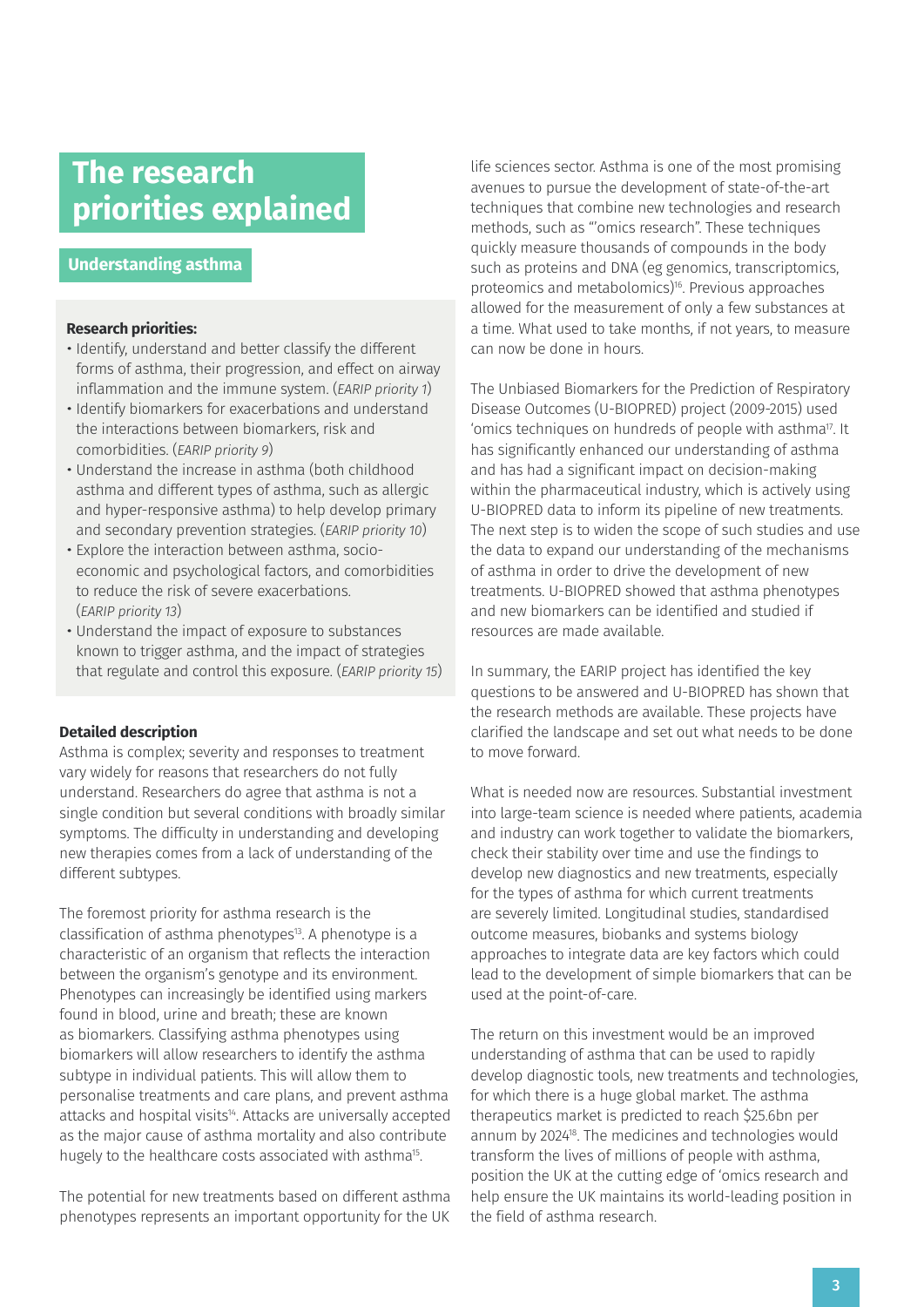#### **Diagnosing asthma**

#### **Research priorities:**

- Develop tools for quick, accurate and low-cost diagnosis to distinguish asthma from other causes of breathlessness, cough and wheeze. (*EARIP priority 6*)
- Evaluate the role of lung function testing and new ways of measuring airway inflammation in monitoring asthma. (*EARIP priority 8*)

#### **Detailed description**

Asthma can severely impair quality of life and is in some cases fatal, yet there is no simple way of diagnosing it. Instead, a diagnosis is made using patient history and a set of breathing tests that compare results to age group benchmarks<sup>19</sup>. This approach is inaccurate. It makes it impossible to differentiate between asthma and other causes of breathlessness, cough and wheeze, or between different subtypes of asthma. As a result, asthma often goes unrecognised, putting people's lives at risk, while others may be taking treatments they do not need because they do not have asthma at all. In addition, there is no diagnostic test for children under the age of five. This situation is not acceptable.

As part of the EARIP project a working group of experts in asthma care identified the key research priorities in asthma diagnostics. The working group concluded that investment should be directed at improving tests to diagnose asthma in preschool-age children and integrating biomarkers in the diagnosis and monitoring of asthma.



In the UK, 1 in 10 children have asthma<sup>20</sup>. Lung function tests are not appropriate for children under five because they involve a series of instructions that toddlers struggle to carry out. Coughing, wheezing and a family history of asthma are indicators, but are not reliable given the number of other conditions characterised by these symptoms. As a result, children who experience serious asthma symptoms are often in and out of hospital for the first five years of their life before a diagnosis is made<sup>21</sup> and do not receive the most effective treatment. An effective diagnostic tool for children under the age of five would drastically improve the quality of life of parents and children across the country and globally.

Currently 4.3 million adults in the UK have asthma with many developing the condition later in life<sup>22</sup>. Although lung function tests are available, they are not particularly accurate because asthma varies day-by-day and monthby-month which means that a single measure of normal lung function one day does not mean that you will not have poor lung function the next. The tests do not differentiate between asthma subtypes. Identifying and classifying asthma biomarkers would allow the development of diagnostic tools that would enable clinicians to accurately diagnose asthma using biomarkers found in blood, breath or urine. We have already described how 'omics methods will give researchers the ability to identify and stratify asthma biomarkers. As a result, biomarker-based diagnostic tests that are able to distinguish between asthma subtypes are within reach if sufficient resources are made available.

The high global prevalence of asthma and the lack of effective diagnostic tests means that there is a global demand for new ones. Furthermore, the research pathway for achieving a workable diagnostic tool has been mapped out by the EARIP partnership. There are no unanswered questions on what needs to be done, only about where the required investment will come from.

Research into asthma biomarkers and new diagnostics represents a wide-ranging economic opportunity and a chance to improve the quality of life of millions of adults and children internationally. What is needed now are high-profile calls for more support for asthma research. The sheer number of people with asthma means that the support of decision-makers will be heard by the general public.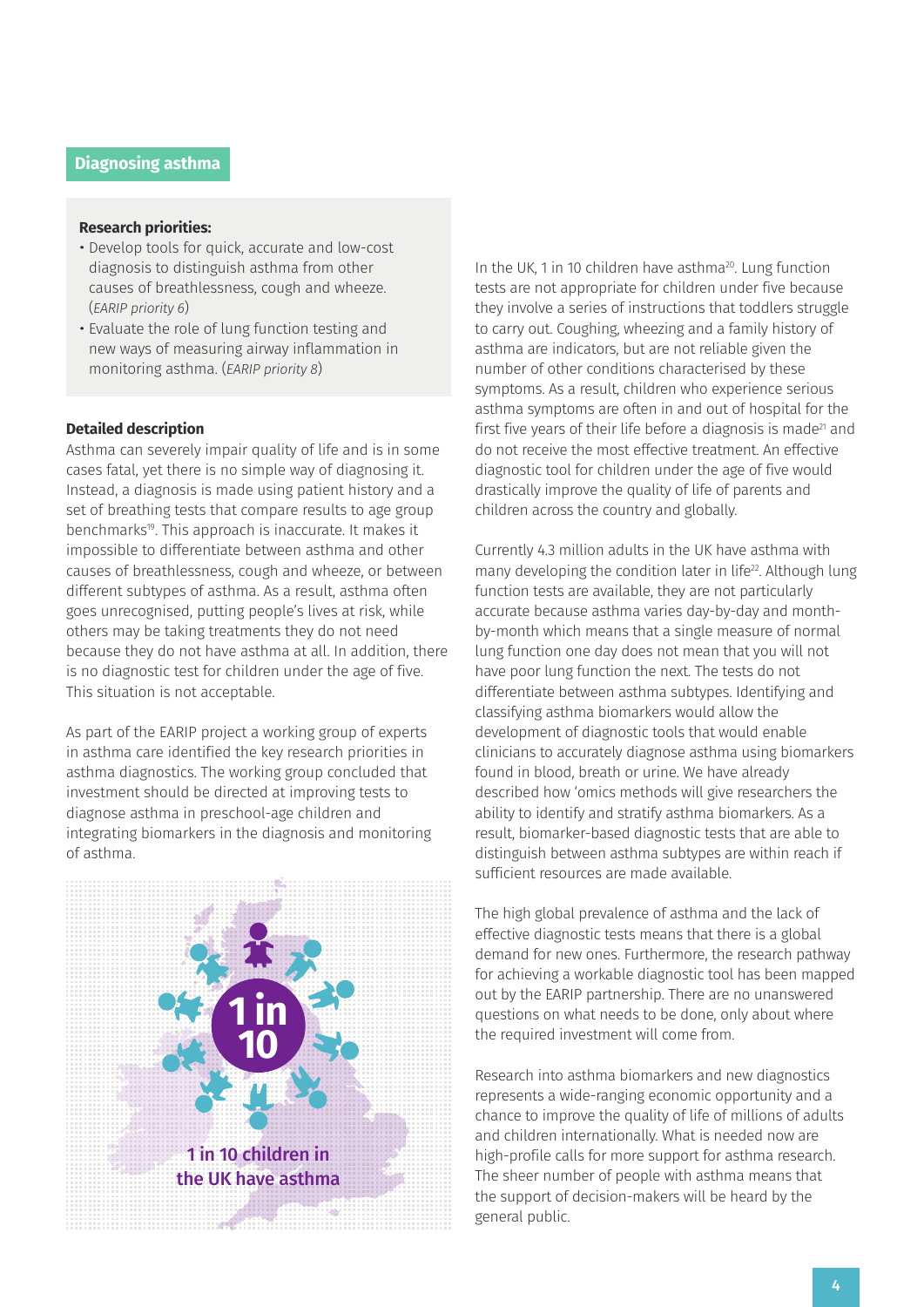#### **Treating asthma**

#### **Research priorities:**

- Develop new treatments for the different types of asthma: treatment-resistant and steroid-resistant asthma, severe asthma, allergic asthma, hyperresponsive asthma. (*EARIP priority 5*)
- Assess the efficacy of existing and new drugs on different asthma phenotypes. (*EARIP priority 11*)

The best example of precision medicine, in my opinion, does not come from cancer, it comes from asthma.

Professor Sir John Bell, Royal Society of Medicine's 2015 Darwin lecture.

The majority of people with mild to moderate asthma control their symptoms effectively with inhaled corticosteroids, which are the mainstay of asthma treatment. Oral corticosteroids (OCS) are used if symptoms do not improve or get worse. Corticosteroids treat the inflammation that causes asthma symptoms such as breathlessness and wheeze but do not tackle the underlying asthma mechanism that causes the inflammation. Longterm oral corticosteroid use can cause serious side-effects such as osteoporosis, diabetes and Cushing's syndrome, which go on to cost health services across the world billions of pounds<sup>24, 25</sup>.

The long-term goal of this priority is to develop new, more effective asthma treatments. A greater understanding of asthma phenotypes and their biomarkers should allow researchers to develop treatments that target specific asthma subtypes. These should ideally tackle the source of the inflammation as opposed to the inflammation itself, which is what the majority of current treatments do.

The fact that asthma has many phenotypes makes this a challenging task. However, this complexity provides opportunities to study the interactions between different phenotypes and the environmental factors which trigger the inflammation that makes asthma a highly personalised condition that varies widely between individuals.

Also known as 'precision' or 'stratified' medicine, personalised medicine involves tailoring treatment specifically to each individual based on their unique biological characteristics. It is being applied to many other



**Moving away from a one-size-fits-all approach to asthma treatment**

conditions, including cancer, but is highly relevant in asthma. Personalised medicine is widely considered to be the most important upcoming trend in modern medical research<sup>26</sup>.

Developing personalised treatments will depend on access to large patient cohorts and the collection of very large amounts of genetic and phenotypic data.

Investment across asthma subtypes should result in the classification of the majority of asthma phenotypes, further opening the door to new treatments. We are at the beginning of a fundamentally new approach for the diagnosis and treatment of asthma, which would transform the lives of millions of people.

However, there is work to be done. There remains a large drug development gap for those with non-eosinophilic severe asthma, who also respond poorly to existing corticosteroid treatments and make up an estimated 40% of the severe asthma population<sup>27</sup>. Currently the treatment pipeline is made up almost exclusively of treatments for eosinophilic asthma. The non-eosinophilic cohort urgently needs investment and attention. As has been made clear, the research tools exist but have yet to be applied to the right areas.

**For more information on the need for new asthma treatments please see Asthma UK's [Severe Asthma](https://www.asthma.org.uk/get-involved/campaigns/publications/severe-asthma-report/) report.**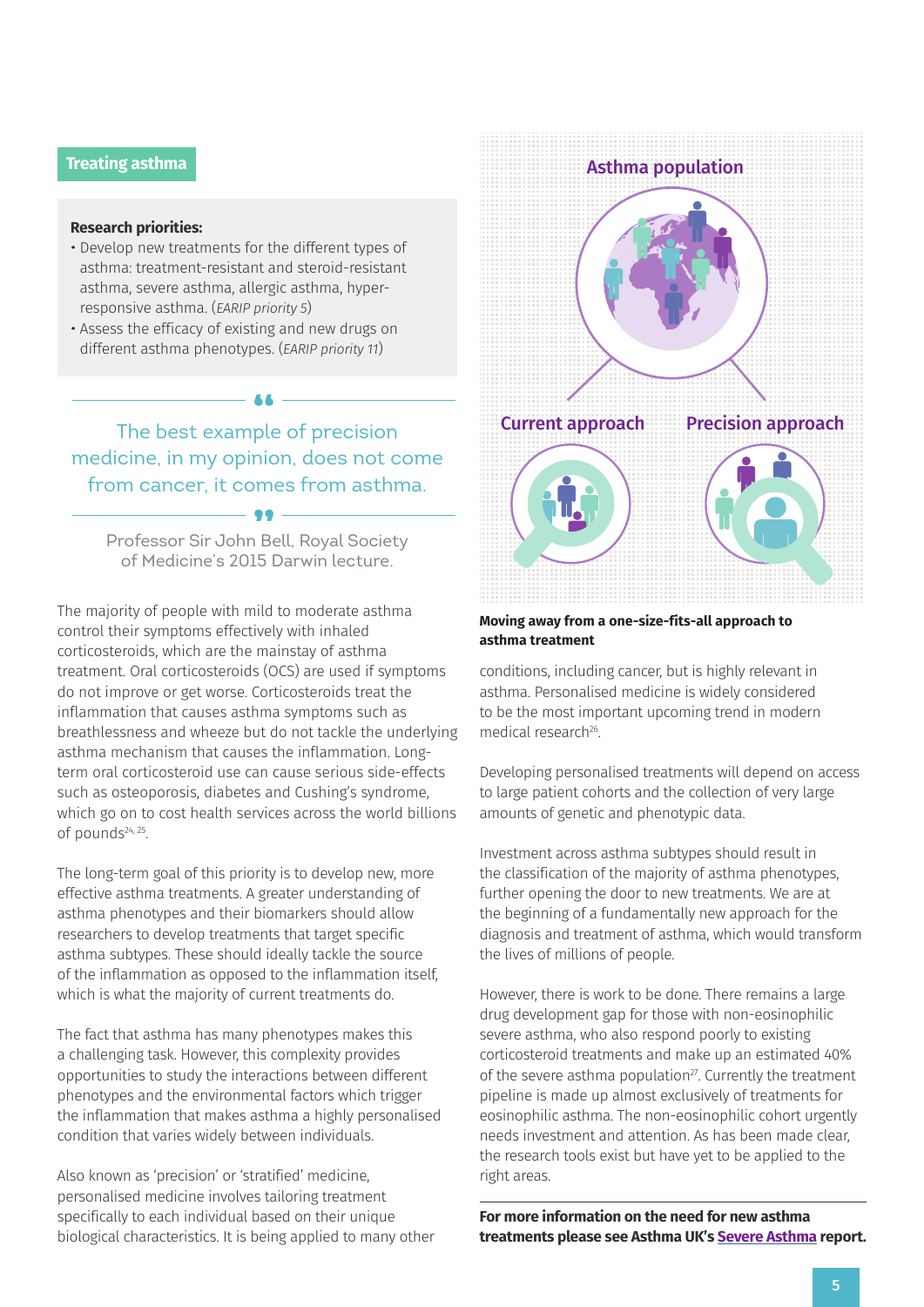#### **Managing asthma**

#### **Research priorities:**

- Assess the effectiveness of patient-professional communication to develop patient-professional partnerships, for example to optimise selfmanagement and adherence. (*EARIP priority 2*)
- Assess impact, adoption and transferability of best practice in regional, national and European asthma programmes, care pathways and asthma clinics. (*EARIP priority 4*)
- Evaluate the implementation of supported selfmanagement, the educational needs of patients and caregivers, and the challenges faced and training needs of professionals. (*EARIP priority 7*)
- Develop tools to assess asthma selfmanagement and asthma inhaler technique in primary care settings. (*EARIP priority 12*)

#### **Detailed description**

There is a strong body of evidence indicating that good care and management stops asthma attacks<sup>28</sup>. Research into the fourth EARIP priority has found that wellimplemented asthma care programmes reduce attacks and hospitalisations<sup>29</sup>. Many people are able to effectively manage their own asthma care and it is estimated that 80% of people with asthma could effectively self-manage through improved medication adherence<sup>30</sup>. However, self-management at scale has, so far, been difficult to achieve. For example, between 30 and 70% of people with asthma do not take their asthma medication as prescribed31.

Digital technology could lead to personalised, tailored support to help self-manage more effectively. Asthmaspecific self-management research is essential to better understand this, as generic non-condition-specific research risks overlooking the influence of aspects such as medicine regimes, inhaler technique and triggers for attacks. Innovations in mobile and electronic health platforms have the potential to revolutionise self-management by providing support and enabling professionals to assess/monitor their patient's selfmanagement remotely.

Furthermore, technology-enabled asthma management represents a significant economic opportunity.32 Global asthma prevalence is growing; it is currently at 334 million and predicted to rise to 400 million by 2025 across all ages, with particularly significant increases projected in China and India. This rise in prevalence will lead to a rise



in demand for self-management tools. The global market for digital health is expected to be £43bn by 2018 and digital self-management tools such as monitoring apps and smart inhalers will be a growing part of this market.<sup>33</sup> People with asthma will need to be consulted throughout the development of new technologies. They will be the ones using these technologies every day. The UK, with its network of universities, pharmaceutical companies and patient organisations is ideally placed to create worldleading digital asthma self-management tools.

The size of the problem, the potential for improvement, the wide implications and the fact that solutions have been tested and are primed for investment should establish asthma management as a priority to be resolved through innovation.

**For more information on tech-enabled asthma management please see Asthma UK's [Connected Asthma](https://www.asthma.org.uk/connectedasthma) and [Smart Asthma](https://www.asthma.org.uk/get-involved/campaigns/publications/smartasthma/?gclid=CI_B0rji9tICFYg-GwodbbEOzA) reports.**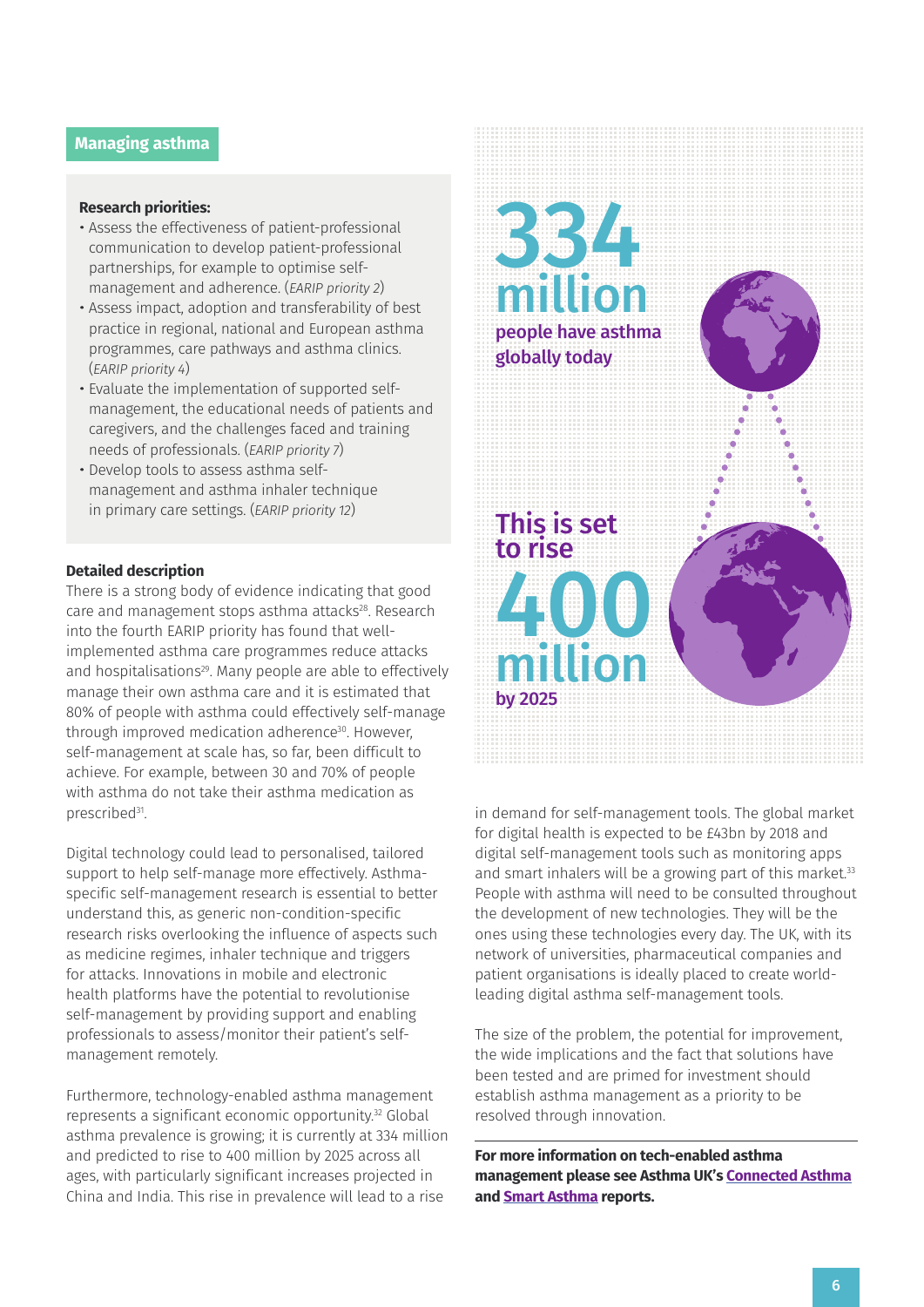#### **Preventing asthma attacks**

#### **Research priorities:**

- Assess the effect of infections in early childhood, the long-term effects of anti-inflammatory treatments, and use of anti-viral drugs and vaccines. (*EARIP priority 3*)
- Identify biomarkers for exacerbations and understand the interactions between biomarkers, risk and comorbidities. (*EARIP priority 9*)
- Investigate the impact of environmental factors on asthma and exacerbations, such as air quality (indoor and outdoor), climate, allergens and microorganisms and UV radiation. (*EARIP priority 14*)
- Understand the impact of exposure to substances known to trigger asthma, and the impact of strategies that regulate and control this exposure. (*EARIP priority 15*)

#### **Detailed description**

An asthma attack is a sudden worsening of asthma symptoms caused by the tightening of muscles around the airways (bronchospasm). During the asthma attack, the lining of the airways also becomes swollen or inflamed and thicker mucus is produced. In 2015, 1,302 people died as a result of an asthma attack in the UK34. Asthma triggers (factors that cause worsening asthma symptoms and asthma attacks) vary from person to person but include environmental factors such as air pollution and pollen. Exposure to these triggers can hugely disrupt the daily lives of people with asthma, impacting on quality of life and productivity. Strategies to control or prevent exposure should be priority topics for researchers.

More broadly, further research is needed into the interactions between people's asthma and their

environment, and the role of environmental factors in infections and long-term asthma management. For example, environmental factors such as the impact of smoking and pollution on childhood lung development.

In addition, there is a need for more research into how asthma changes over time. For example, very little is known about the relationship between lung infections and viruses, and the severity of asthma later in life. This relationship and the effect of anti-viral or anti-bacterial treatments and even vaccines must be explored as it is a promising avenue for new treatments<sup>35</sup>.

#### **Summary**

These priorities are aimed at areas with high impact on people with asthma and high potential for commercial breakthroughs, such as diagnostics, mechanisms and e-health, where all stakeholders have a common goal. The high global prevalence of asthma, a multibillion-pound global market and the demand for new treatments, diagnostics and self-management tools represent an enormous opportunity to drive substantial economic growth.

The focus is also on creating partnerships that include patient organisations, healthcare systems, researchers and the pharmaceutical industry. Partnerships between healthcare professionals and patients will also help create new approaches to self-management of asthma, reducing GP appointments and hospital visits. Wider partnerships involving multiple stakeholders will bring together a range of expertise and perspectives to make full use of a 'team science' approach spanning all fields of research<sup>36</sup>.

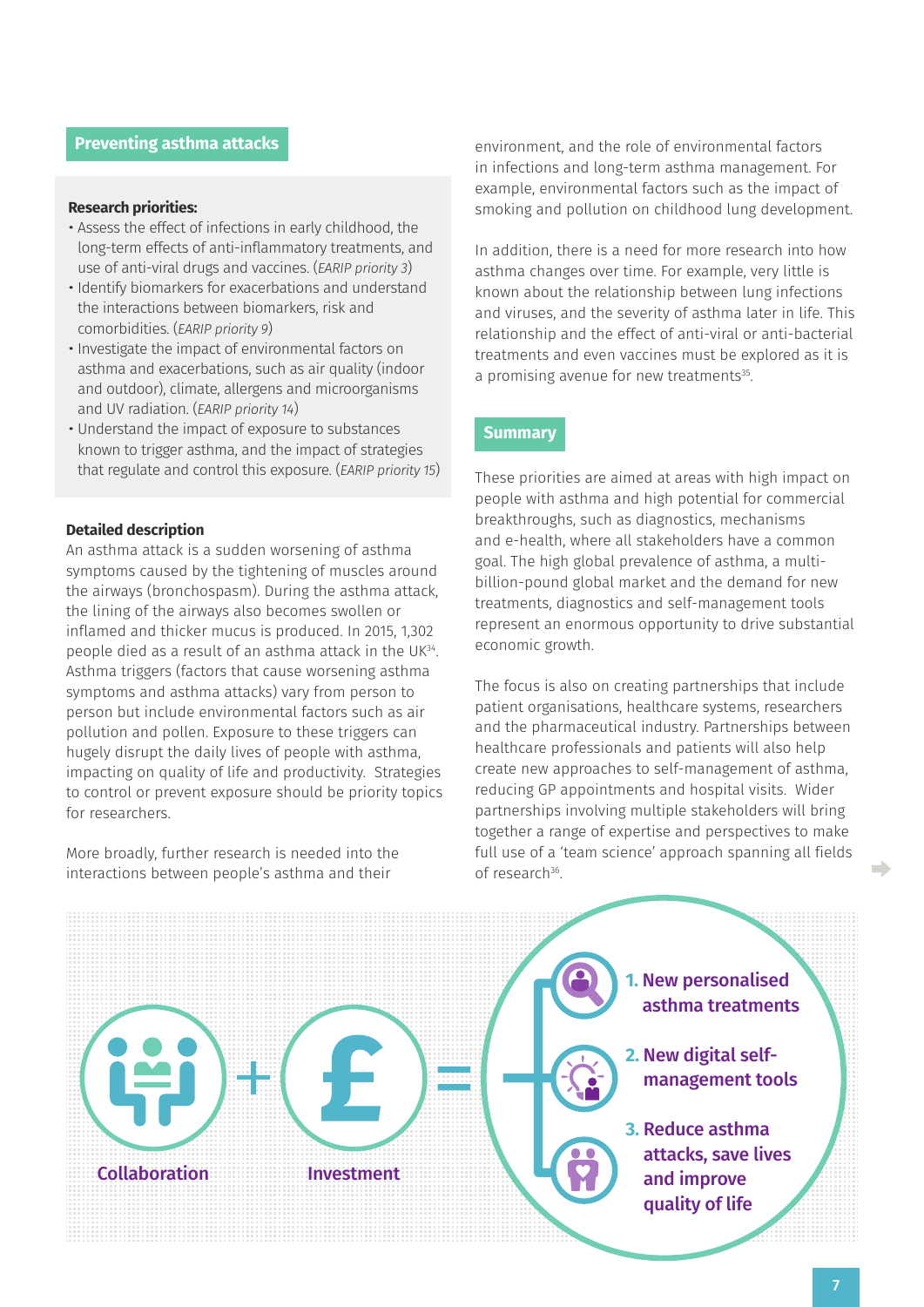The UK is ideally placed to take advantage of these opportunities. Despite a global lack of investment, the UK is a world leader in respiratory research and is historically strong in this area<sup>37</sup>. This is largely the result of our existing infrastructure, including leading pharmaceutical companies such as GSK and AstraZeneca, alongside internationally renowned academics. Together with world-class research into digital technologies and bioinformatics, institutions across the UK contribute to this unique infrastructure which has recently seen £80m of investment from GSK in the Salford Lung Study.

The UK has the skills and the expertise to forge the required inter-disciplinary research partnerships and tackle the 15 priorities. With the right investment, truly transformative health technologies and new treatments become a very real possibility. EARIP has demonstrated a clear opportunity to transform health outcomes over the coming decade that is also associated with opportunities for strong international research partnerships and significant economic growth.

This investment must happen soon. Other European countries, notably Germany, are directing more funding towards respiratory research<sup>38</sup>. In addition, the UK's exit from the EU means that there is uncertainty surrounding funding and partnership schemes such as Horizon 2020. At the moment the UK is best placed to take advantage of the opportunities highlighted by the EARIP project. However, there is a risk that this competitive advantage will disappear if investment in asthma research remains at its current level and we do not take the initiative and form new domestic and international research partnerships.

#### **Conclusion**

The European Asthma Research and Innovation Partnership articulates international, cross-sector consensus on the research and development needed to improve asthma outcomes including reducing emergency asthma care and asthma deaths. If all 15 of the EARIP priorities were funded, the research questions addressed and the findings disseminated, global asthma outcomes would be transformed and the UK would be at the cutting edge of new approaches to health research such as genomics or personalised medicine. Furthermore, new markets for treatments, diagnostics and digital health tools would be opened up while avoidable use of NHS services would be reduced. In summary, investing in targeted asthma R&D is an opportunity to transform health and productivity outcomes and encourage economic growth.

| <b>Understanding</b>                                                                                                                                                                                                                                                                                                                                                                                                                                                                                                                                                                                                                                                                                                                                                                                                                                                                                                                                                                     | <b>Diagnosing</b>                                                                                                                                                                                                                                                                                                                  | <b>Treating</b>                                                                                                                                                                                                                                                                                                                     | <b>Managing</b>                                                                                                                                                                                                                                                                                                                                                                                                                                                                                                                                                                                                                                                                                                                                                                       | <b>Preventing</b>                                                                                                                                                                                                                                                                                                                                                                                                                                                                                                                                                                                                                                                                                                                                                                     |
|------------------------------------------------------------------------------------------------------------------------------------------------------------------------------------------------------------------------------------------------------------------------------------------------------------------------------------------------------------------------------------------------------------------------------------------------------------------------------------------------------------------------------------------------------------------------------------------------------------------------------------------------------------------------------------------------------------------------------------------------------------------------------------------------------------------------------------------------------------------------------------------------------------------------------------------------------------------------------------------|------------------------------------------------------------------------------------------------------------------------------------------------------------------------------------------------------------------------------------------------------------------------------------------------------------------------------------|-------------------------------------------------------------------------------------------------------------------------------------------------------------------------------------------------------------------------------------------------------------------------------------------------------------------------------------|---------------------------------------------------------------------------------------------------------------------------------------------------------------------------------------------------------------------------------------------------------------------------------------------------------------------------------------------------------------------------------------------------------------------------------------------------------------------------------------------------------------------------------------------------------------------------------------------------------------------------------------------------------------------------------------------------------------------------------------------------------------------------------------|---------------------------------------------------------------------------------------------------------------------------------------------------------------------------------------------------------------------------------------------------------------------------------------------------------------------------------------------------------------------------------------------------------------------------------------------------------------------------------------------------------------------------------------------------------------------------------------------------------------------------------------------------------------------------------------------------------------------------------------------------------------------------------------|
| · Identify, understand and<br>better classify the different<br>forms of asthma, their<br>progression, and effect on<br>airway inflammation and<br>the immune system. (EARIP<br>priority 1)<br>· Identify biomarkers<br>for exacerbations and<br>understand the interactions<br>between biomarkers, risk and<br>comorbidities. (EARIP priority 9)<br>$\cdot$ Understand the increase<br>in asthma (both childhood<br>asthma and different types of<br>asthma, such as allergic and<br>hyper-responsive asthma)<br>to help develop primary<br>and secondary prevention<br>strategies. (EARIP priority 10)<br>Explore the interaction<br>between asthma, socio-<br>economic and psychological<br>factors, and comorbidities<br>to reduce the risk of severe<br>exacerbations. (EARIP<br>priority 13)<br>· Understand the impact of<br>exposure to substances<br>known to trigger asthma,<br>and the impact of strategies<br>that regulate and control this<br>exposure. (EARIP priority 15) | · Develop tools for quick,<br>accurate and low cost<br>diagnosis to distinguish<br>asthma from other causes<br>of breathlessness, cough<br>and wheeze, (EARIP<br>priority 6)<br>· Evaluate the role of lung<br>function testing and<br>new ways of measuring<br>airway inflammation in<br>monitoring asthma. (EARIP<br>priority 8) | · Develop new treatments<br>for the different types<br>of asthma: treatment-<br>resistant and steroid-<br>resistant asthma, severe<br>asthma, allergic asthma,<br>hyper-responsive asthma.<br>(EARIP priority 5)<br>· Assess the efficacy of<br>existing and new drugs<br>on different asthma<br>phenotypes. (EARIP<br>priority 11) | · Assess the effectiveness<br>of patient-professional<br>communication to<br>develop patient-<br>professional partnerships.<br>for example to optimise<br>self-management and<br>adherence. (EARIP<br>priority 2)<br>· Assess impact, adoption<br>and transferability of<br>best practice in regional.<br>national and European<br>asthma programmes, care<br>pathways and asthma<br>clinics. (EARIP priority 4)<br>Evaluate the<br>implementation<br>of supported self-<br>management, the<br>educational needs of<br>patients and caregivers.<br>and the challenges faced<br>and training needs of<br>professionals. (EARIP<br>priority 7)<br>Develop tools to assess<br>asthma self-management<br>and asthma inhaler<br>technique in primary care<br>settings. (EARIP priority 12) | · Assess the effect of<br>infections in early<br>childhood, the long-<br>term effects of anti-<br>inflammatory treatments.<br>and use of anti-viral<br>drugs and vaccines. (EARIP<br>priority 3)<br>· Identify biomarkers<br>for exacerbations<br>and understand the<br>interactions between<br>biomarkers, risk and<br>comorbidities. (EARIP<br>priority 9)<br>· Investigate the impact<br>of environmental<br>factors on asthma<br>and exacerbations.<br>such as air quality<br>(indoor and outdoor).<br>climate, allergens and<br>microorganisms and UV<br>radiation. (EARIP priority 14).<br>Understand the impact of<br>exposure to substances<br>known to trigger asthma,<br>and the impact of<br>strategies that regulate<br>and control this exposure.<br>(EARIP priority 15) |

## **The asthma challenges**